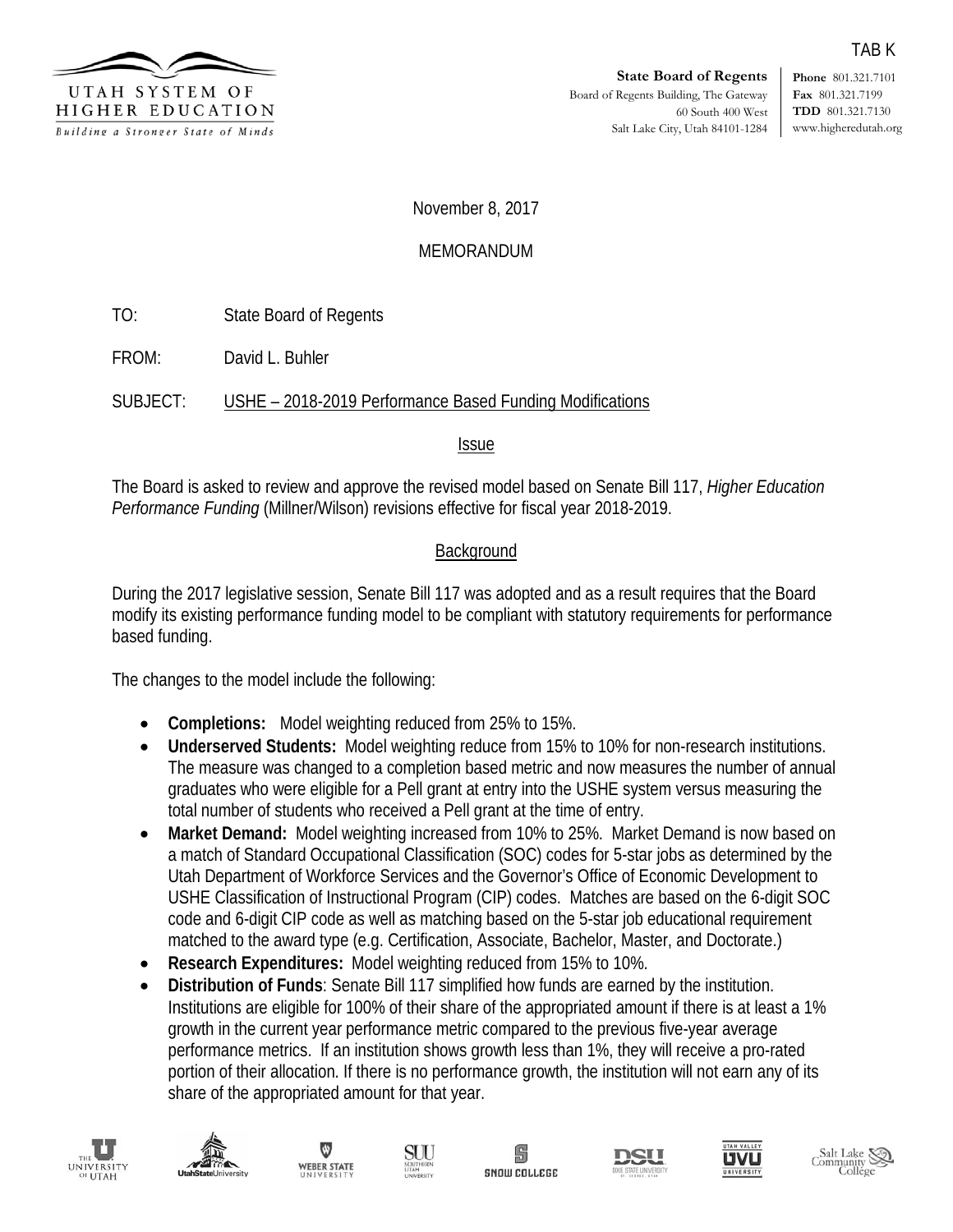Commissioner's Recommendation

The Commissioner recommends that the Regents adopt the 2018-2019 Performance Based Funding Measures.

> \_\_\_\_\_\_\_\_\_\_\_\_\_\_\_\_\_\_\_\_\_\_\_\_\_\_\_\_\_\_\_\_ David L. Buhler Commissioner of Higher Education

DLB/KLH/JAC **Attachment**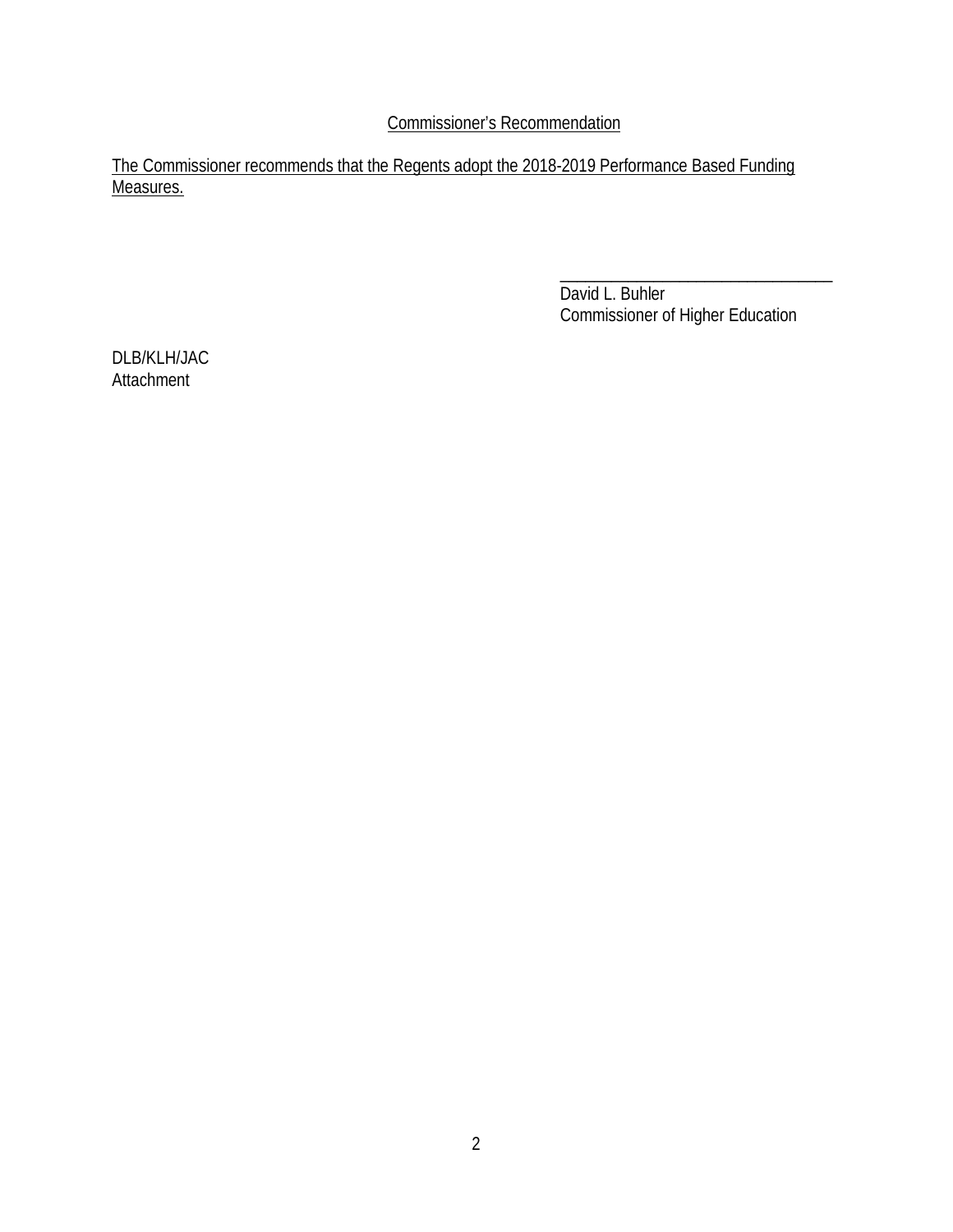# **LEGISLATIVE**

.

No. 2017-2 | October, 2017 Joseph Curtin, Ph.D.

## 2018-19 Performance Model Change Summary:

This Issue Brief provides a list of changes to the current Board of Regents performance funding model. The revised model is based on language passed in SB117 for the Fiscal Year 2018-2019.

#### **Completions: (Weighting reduced to 15% from 25%)**

This measures counts all certificates, associate, bachelors, masters, and doctorate awards as reported to the USHE system office. Awards are weighted according to weights approved by Higher Education Appropriations Committee (http://le.utah.gov/interim/2015/pdf/00001151.pdf). This measure counts transfer students that are reported as part of the IPEDS Graduation Rate Survey as completers for two-year institutions. .

#### **Underserved Students: (Weighting remains at 10% for research Universities, reduced to 10% from 15% for all others)**

The total number of undergraduate students receiving Pell grant assistance is replaced with the total number of annual graduates who were Pell Eligible at entry into the USHE system. Data comes from graduation files and Student files submitted to the Commissioner's Office by each campus. This is accomplished by using the Pell-eligible flag of earliest record found in the USHE database for that student.

#### **Market Demand: (Weighting increased from 10% to 25%)**

Market Demand completions are based on an updated list of 5-Star (6-digit SOC codes) and the minimum education requirements for each occupation (code). This results in a list of about 80 SOC codes in about 13 general categories (2 digit level). Completions are the awards granted with the Classifications of Instructional Programs (CIP) codes that match to the "5-star" occupations requiring a college degree or certificate based on an IPEDS SOC-CIP crosswalk table. The changes to the general categories are (Bold are new categories, strikethrough are removed categories):

#### •"5 Star" Degree areas by CIP:

01) AGRICULTURE, AGRICULTURE OPERATIONS, AND RELATED SCIENCE 03) NATURAL RESOURCES AND CONSERVATION 04) ARCHITECTURE AND RELATED SERVICES 09) COMMUNICATION, JOURNALISM, AND RELATED PROGRAMS 11) COMPUTER AND INFORMATION SCIENCES AND SUPPORT SERVICES 13) EDUCATION. 14) ENGINEERING 15) ENGINEERING TECHNOLOGIES AND ENGINEERING-RELATED FIELDS 16) FOREIGN LANGUAGES, LITERATURES, AND LINGUISTICS 19) FAMILY AND CONSUMER SCIENCES/HUMAN SCIENCES 22) LEGAL PROFESSIONS AND STUDIES 23) ENGLISH LANGUAGE AND LITERATURE/LETTERS 26) BIOLOGICAL AND BIOMEDICAL SCIENCES

### UTAH SYSTEM OF HIGHER EDUCATION